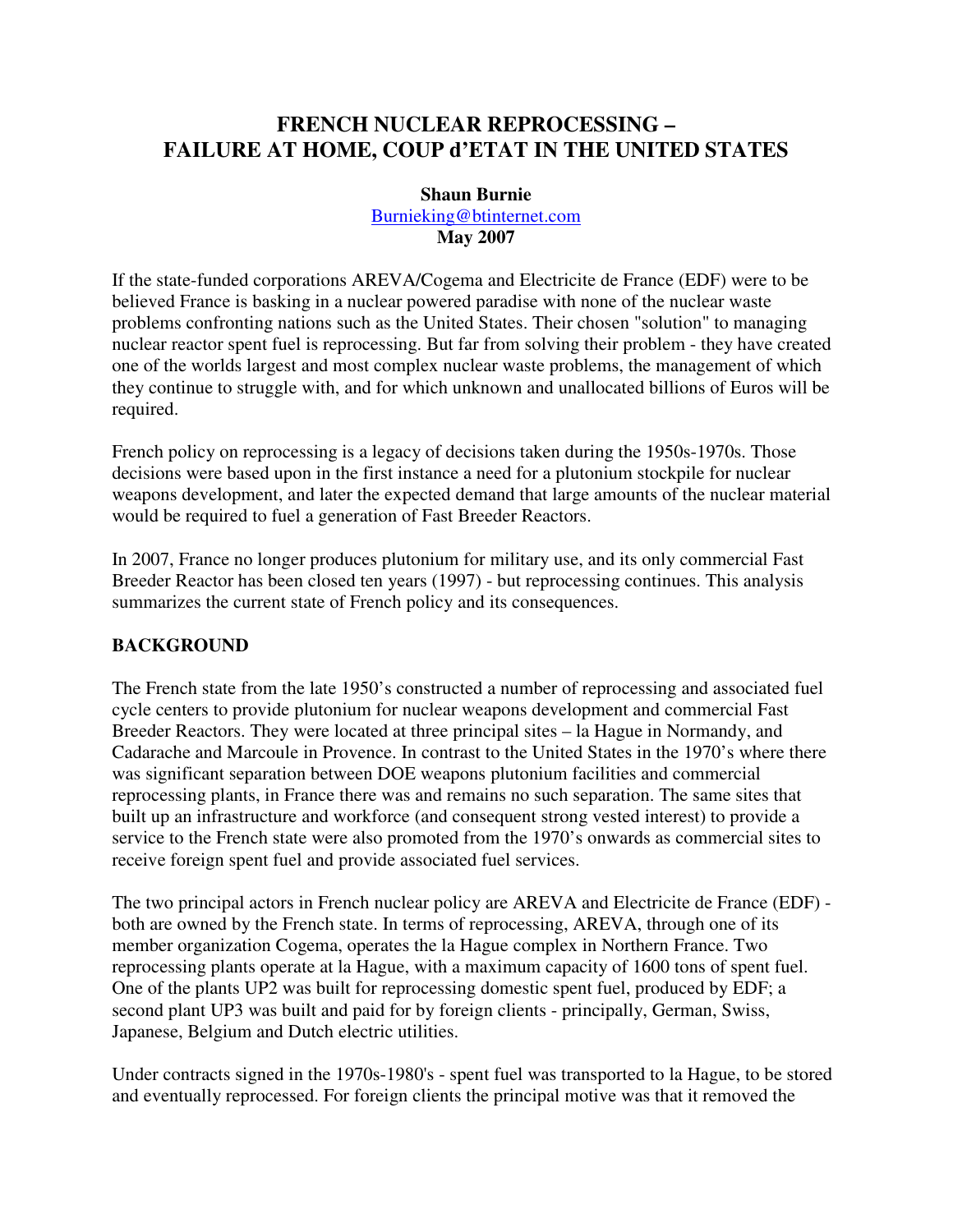immediate and publicly controversial problem of large spent fuel volumes building up at reactor sites. In addition, their governments at that time were still wedded to the policy of developing Fast Breeder Reactors which would require large volumes of plutonium as fuel. While in large part these programs were terminated before most of the spent fuel was reprocessed, the contracts were drafted in a way that made cancellation expensive – politically and financially.

The UP3 reprocessing plant at la Hague operated through the 1990's solely with foreign spent fuel. In total over 10,000 tons was contracted for reprocessing. By 2004, all the major contracts had been completed. However, during this same period Cogema had been desperately seeking new contracts. Both Japan and Germany (the largest clients) were offered more favorable terms including:

- reduced reprocessing prices of as low as US\$150-250 per ton of spent fuel in contrast to their original contracts of US\$1800-2000 per ton;
- long term storage of spent fuel without reprocessing at la Hague with options to extend storage after ten years;

The offers were rejected by German and Japanese clients. The political and economic burden of reprocessing in France proved too great for Cogema's traditional foreign clients.<sup>1</sup> In addition, Cogema was being challenged in the courts in France - it was and remains illegal to import spent fuel without reprocessing.

The consequence of this is that today, AREVA/Cogema's principal reprocessing client is EDF.

# **EDF'S REPROCESSING TRAP**

EDF operates France's 58 light water reactors which discharge 1200 tons of spent fuel on average each year. Within this spent fuel there exists as much as 12 tons of plutonium. However, EDF has no plans (and no capacity) to reuse all of this plutonium. In fact, EDF came late to a commitment to reuse any of this plutonium. With the end of plans to commercially develop Fast Breeder Reactors in the early 1980's, the French government dictated that in the national interest, EDF should commit to large-scale reprocessing of spent fuel and the use of plutonium as Mixed Oxide Fuel (MOX) in its reactors. It's worth emphasizing that through the years of behind the scenes conflict between EDF and AREVA, it has been the latter that has generally held sway. AREVA includes the military and research division of the French nuclear state, the CEA (Atomic Energy Commission). In addition, the nuclear complex at la Hague employs upwards of 13,000 employees with strong union and political ties to successive French governments.

During the 1990's Cogema reprocessed around 850 tons of EDF spent fuel each year, yielding around 8 tons of plutonium each year. But it was not until 1996 that domestic capacity to produce large volumes of MOX fuel was reached with the opening of the Melox facility at Marcoule. Further, EDF made a decision that it would not use MOX fuel in all of its nuclear reactors. Out of the 58 operating, 20 of the 900MW series are licensed to use MOX, though only 16 are regularly fuelled. Its newer 1200MW reactors will not be loaded with MOX.

<sup>&</sup>lt;sup>1</sup> In the case of Germany, spent fuel is now stored at reactor sites. In the case of Japan, spent fuel is to be reprocessed at the Rokkasho-mura facility, designed by Cogema.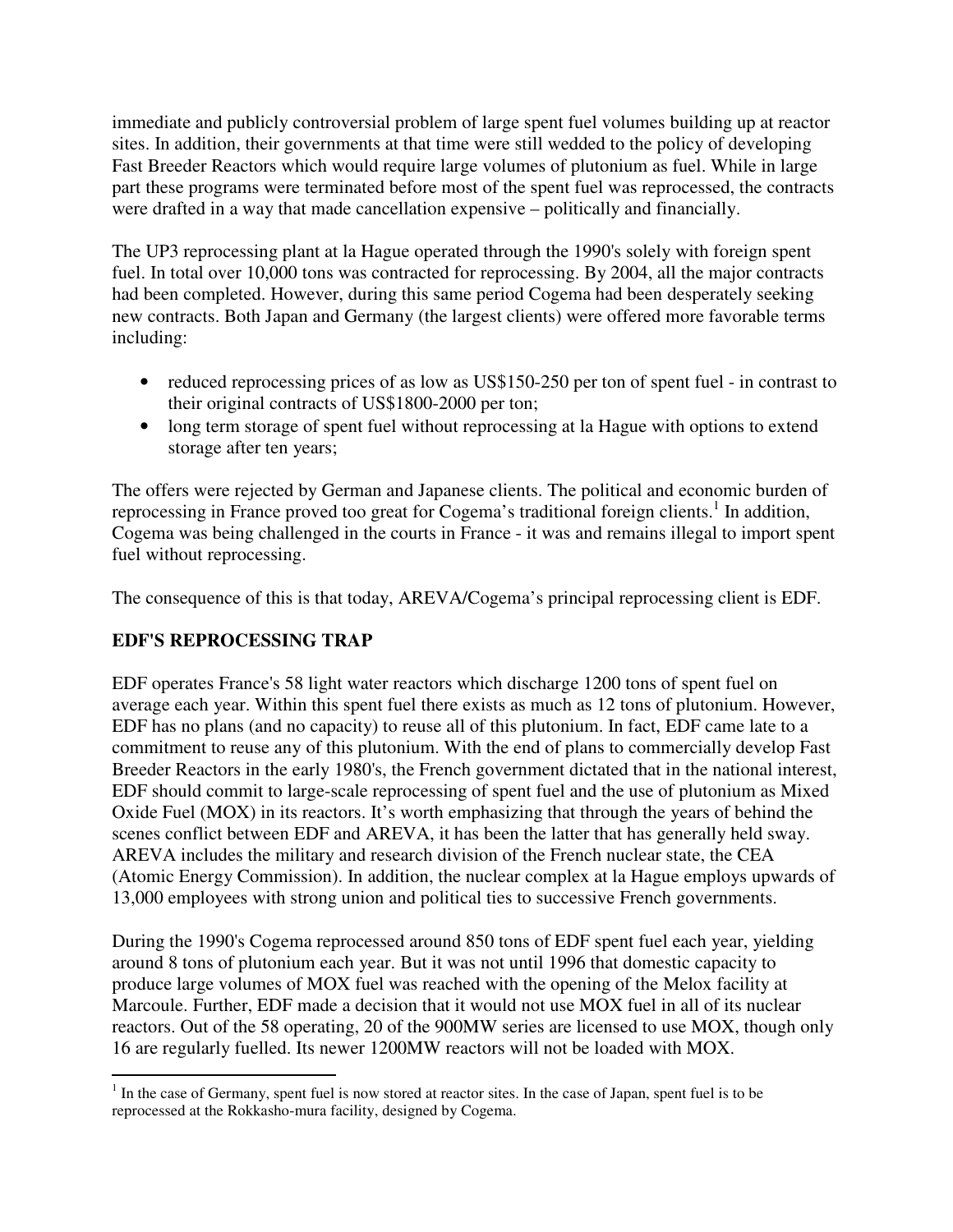Even with a less than projected MOX program, more than 10 tons of separated plutonium in highly vulnerable powder oxide form is transported across France on an annual basis. Major security issues remain dangerously unresolved.<sup>2</sup>

# **THE ECONOMIC PENALTY OF REPROCESSING**

 $\overline{a}$ 

The French state is unique within the European Union as being centrally planned. This has had many benefits in terms of health care, public transport and pension rights. But it has also meant that the real cost of government dictated decisions has rarely been made public. No more so than in the nuclear sector. As noted above, Cogema's principal foreign clients became more convinced during the 1990's that reprocessing made no economic sense. They also did not have the problem of hosting an actual reprocessing plant within their borders. In their more critical and open environments, dry storage without reprocessing, was clearly the cheaper option. Cogema's largest client country Germany has now ended the transport of spent fuel to France and completed its reprocessing contracts.

The economic penalty of reprocessing in France remained largely secret until a government commissioned study in 2000 provided some insight. The so-called Charpin Report $3$  to Prime Minister Jospin, concluded:

*"The extra cost associated with reprocessing and MOX (mixed-oxide) fuel fabrication, compared to direct fabrication of UOx (uranium oxide) fuel fabrication (from enriched uranium) is not offset by savings of natural uranium through plutonium use (or savings) resulting from reduction in the direct cost of disposing of final wastes," the experts wrote. "In other words, this strategy, from the viewpoint of the utility, represents an increase in the cost of a kilowatt-hour, which appears as an obstacle to its competitiveness, an element that is increasingly intolerable in (an electricity) market opening to competition."* 

The significance of a French government appointed commission concluding that a/reprocessing and MOX fuel use are uneconomical and will remain so for the foreseeable future and that b/reprocessing and MOX fuel use will contribute little to the reduction of the inventory of the transuranic radionuclides in waste, including plutonium, was considerable.

At the time of the study, EDF was receiving the most favorable contract terms for reprocessing, compared with foreign clients<sup>4</sup> and still the study concluded the above.<sup>5</sup> It is clear that France

 $2 \text{ In } 2003$ , Greenpeace tracked and blocked one such transport in the small French town of Chalon. The transports in lightly armed trucks remain predictable, regular and easily identified. It is fare to say that it is possible to set your watch by observing the movement of weapons-usable plutonium across France. For background documentation,

photos, video of these transports see www.stop-plutonium.org.<br><sup>3</sup> "Economic forecast for nuclear power" by Jean-Michel Charpin, Benjamin Dessus, René Pellat, Report for France's Prime Minister. September 2000, Paris. The report is available in French at: http://www.ladocfrancaise.gouv.fr/fic\_pdf/charpinnucleaire.pdf, see NuclearFuel, Vol. 25 No. 17, August 21, 2000 NEW FRENCH REPORT SAYS Pu RECYCLE UNECONOMIC.

<sup>&</sup>lt;sup>4</sup> Cogema made up for its reduced rate of reprocessing for domestic client EDF by higher prices for foreign clients – generally contract details remained commercially confidential but on occasion through whistleblower and legal action in the French courts, contract details have been made public.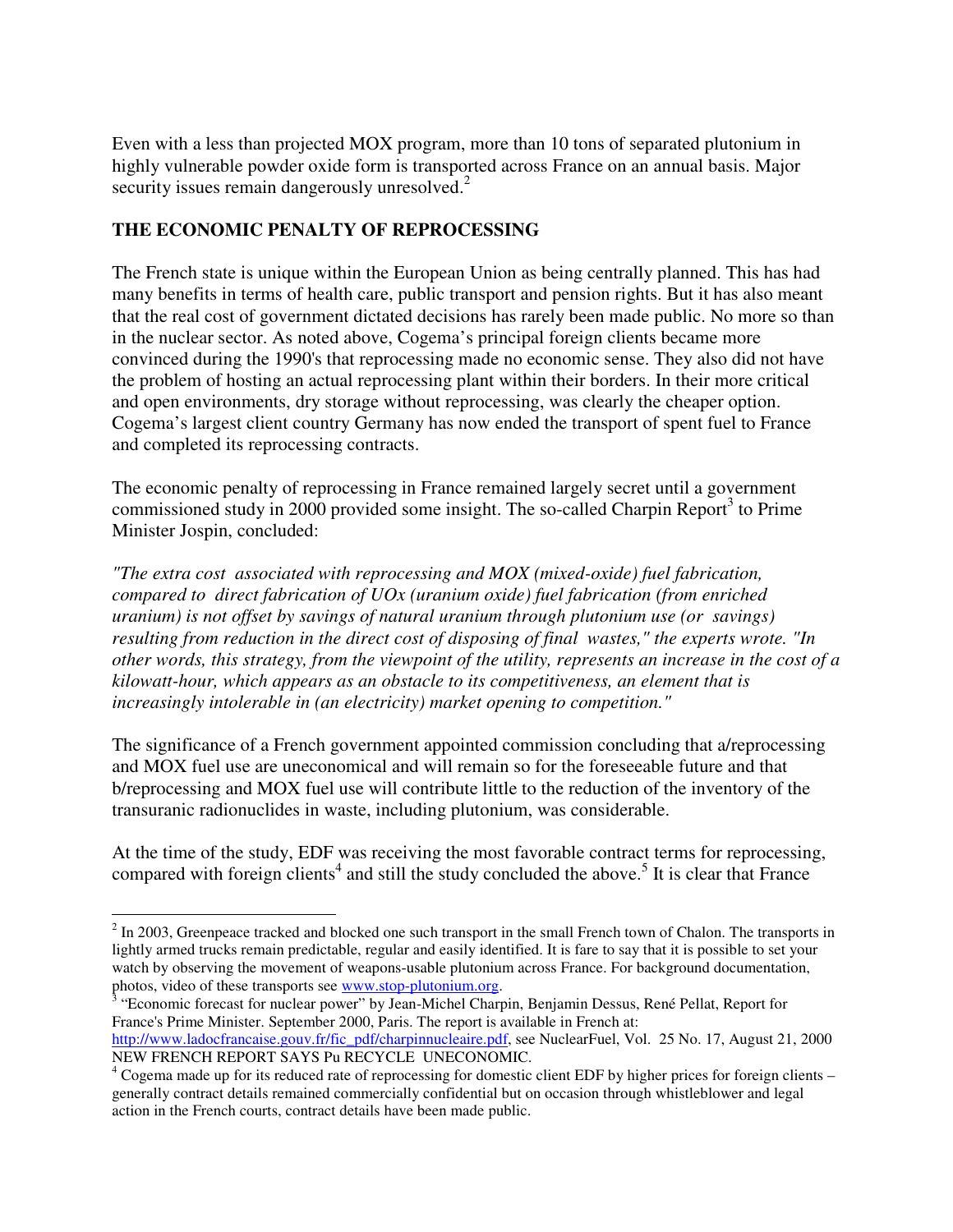would have been far better off economically without reprocessing. The cumulative cost difference between full reprocessing and no reprocessing amounts to about \$25 billion.<sup>6</sup>

Further exposing the French nuclear state to scrutiny was the report from the French Commission for Sustainable Development (CFDD), which reported to the Prime Ministers office in a notice published on 28 February 2001 that nuclear reprocessing has no economic justification and that "the MOX option is not an equitable one for future generations."

So what effect have these critical studies had?

Despite the economic cost reprocessing has continued. French law requires the reprocessing option to allow consideration of actinide partitioning and transmutation using FBR technology. The principal beneficiary of this is the CEA which has sustained a substantial research program. Thus a law created when commercial Fast Breeder Reactor development was still imagined in the short term, is still determining policy, long after such plans had been scrapped.

Another problem for EDF was that the design of their reactor sites, and in particular their storage pools was premised on shipping all spent fuel to la Hague for reprocessing. However, a political decision to store rather reprocess could within a short period of time, allow EDF to develop additional on-site storage capacity.

While reprocessing continues in France, commitments to reprocessing all EDF's spent fuel remain unclear. While EDF pursues an aggressive overseas campaign of acquisition, taking advantage of the EU's policy of liberalizing electricity markets, it steadfastly refuses to permit competition within France. Its true financial status remains opaque. So long as these circumstances persist, it will be other factors that will determine whether EDF adopts the economically prudent step of ending reprocessing.

## **AREVA'S INTERNATIONAL PROSPECTS**

 $\overline{a}$ 

For AREVA, international prospects are not as bright as they would first appear. There is no possibility of securing new reprocessing business with its past client base. Utilities have either abandoned reprocessing, are small scale or in the case of Japan operating their own. After completing the Rokkasho-mura plant in Northern Japan, AREVA declined the offer by Japan Nuclear Fuel Limited to manage its operation. Significant doubts about the construction of the plant and how it will perform was probably a major factor in the AREVA Board decision.

 $<sup>5</sup>$  Despite the more favorable terms provided to EDF, it confirmed that MOX fuel produced by Cogema came at a</sup> price 3-4 times that of conventional uranium fuel. See, Daniel Leroy, deputy fuel Director of Electricite de France (EDF), Nuclear Fuel Jan 22nd 2001.

 $6$  This amounts to a difference of about \$560 million, averaged out over the entire assumed life (45 years) of all the reactors. However, MOX is used in only some reactors and for only a portion of the life of these reactors. Hence, the cost difference between the full reprocessing and no reprocessing scenarios per reactor using MOX per year of MOX use is roughly \$50 million (including the related reprocessing costs), see joint analysis by IEER, For more detailed overview of the Charpin study see, Annie Makhijani, IEER at www.ieer.org/sdafiles/vol\_9/9- 2/charpin.html, and WISE-Paris at www.plutonium-investigation.org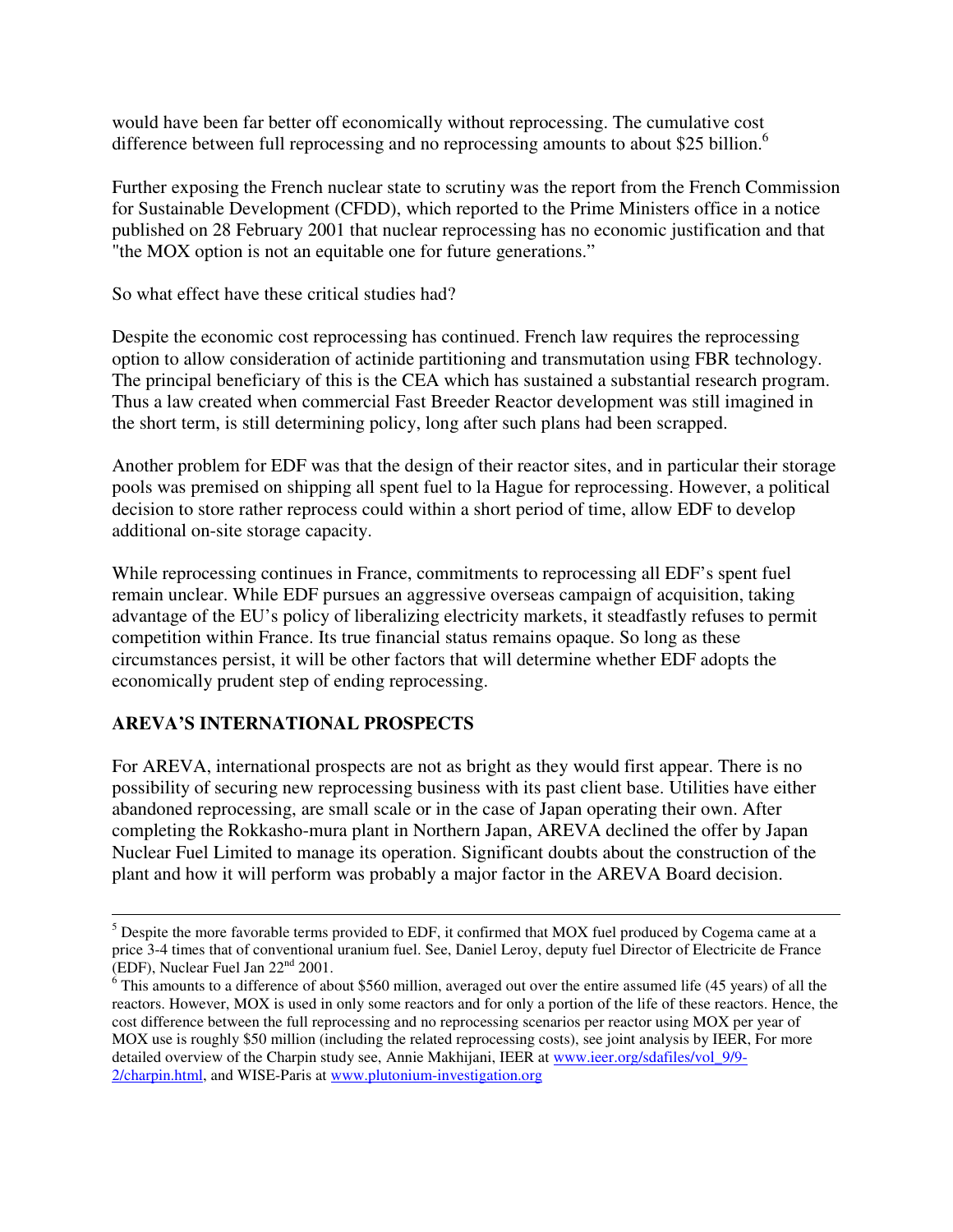AREVA's reactor construction arm, Framatome is also in difficulty. Its sole European reactor project at Olkiluoto in Finland as of December 2006 was already 18 months behind schedule. It now seems likely that the project will fall at least  $\epsilon$ 700m over-budget.<sup>7</sup>

For AREVA securing business with the United States is central to their future. It was not an accident that they have devoted considerable efforts to establish a role for itself in the US nuclear sector. Such a role was mistakenly provided by the Clinton Administration decision to opt for the MOX path for disposition of weapons plutonium. The fact that the AREVA designed Savannah MOX plant still remains a blueprint, with budget estimates far in excess of those originally cited is another highlights the reality of doing business with AREVA. The Bush administration extended this further when its controversial Energy review recommended overturning 30 year policy against reprocessing. With the launch of GNEP in 2006, a decade long effort by the French (and Japanese) plutonium industry to remove U.S. opposition was achieved.

# **THE FRENCH NUCLEAR WASTE CRISIS**

As French government and others studies have shown reprocessing does not solve the nuclear waste problem – it amplifies it. Since the origins of the French nuclear industry some 50 years ago, the management of nuclear waste has been largely neglected. Even today, large quantities of waste remain in unconditioned and unstable form, inventories of historical dump sites are lacking or were lost and one of the largest dump sites in the world near the la Hague reprocessing plant is leaking into the underground water.

In 2006 evidence emerged that a new nuclear dumpsite in the Champagne region of France is leaking radioactivity into the ground water threatening contamination of tritium and at a later stage other radionuclides. The French nuclear waste authority ANDRA has only a partial inventory of the multitude of existing waste categories, as large quantities have not yet been declared by the main waste producers EDF and Cogema, including spent nuclear fuel and waste from the uranium enrichment industry. Even French government regulators are expressing their concerns over the conditions at both dump sites. All of this has contributed to a growing unease in France including the safety of planned new underground high level waste disposal site a Bure, bordering the Champagne region of eastern France.

## **Centre de Stockage de La Manche (CSM): the leaking giant**

CSM containing 520,000 m3 of waste is one of the largest dump sites in the world. Disposal started in 1969 and continued for 25 years until its closure in 1994. The main origin of the waste is from the reprocessing of spent fuel at la Hague (30%), and from nuclear reactors of the French electricity company EDF (30%). There are some 59,000  $m<sup>3</sup>$  of foreign waste dumped in CSM, all of which originated from reprocessing of spent fuel from German, Japanese, Swiss, Belgian, Swedish and Dutch utilities in defiance of French law, which prohibits foreign waste disposal.

In 1996, the government-appointed Turpin Commission concluded that the site, which was designed to contain only low level waste, also contains long-living and higher radioactive waste

<sup>&</sup>lt;sup>7</sup> See the Economics of Nuclear Power, Thomas/Bradford/Milborrow and Froggatt, May 2<sup>nd</sup> 2007, Greenpeace International.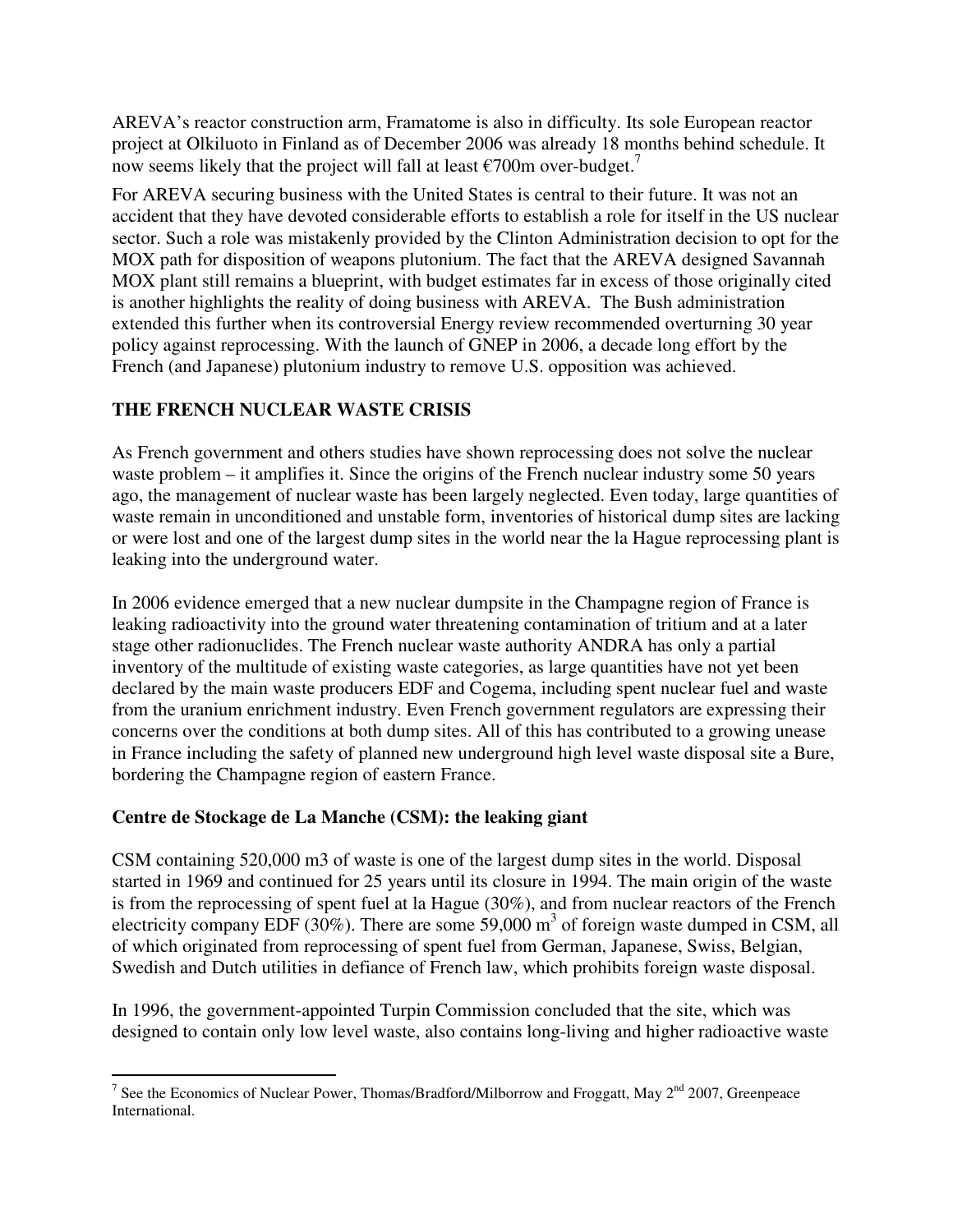and that the inventory was not exactly known. As of 2007, the waste crisis at the CSM continues to get worse. The levels of contamination around the site are high. Water contamination from the CSM waste disposal facility migrates from the dumpsite into the underground aquifer. Farmers then access this water in two ways: directly from contaminated rivers and streams, and from deep wells. In the wells used by farmers to provide water to dairy cattle, levels of radioactivity are at 750 Bequerels per liter (+/-100Bq/l), seven times the European safety limit of 100Bq/l. In agricultural land close to the dumpsite, levels in the underground aquifer averaged 9000 Bq/l or 90 times above the safety limit during 2005.

A former senior engineer at the CSM site has confirmed that the leaking radioactive tritium is a tracer for what contamination will follow in the future – maybe tomorrow, or next month, or later.<sup>8</sup> This includes plutonium and strontium. These are extremely hazardous materials, increasing the risk of cancer and genetic damage. A decision on the future options of the CSM, including whether to open it up to remove and repackage the waste will be made in 2009.

#### **Centre de Stockage de l'Aube (CSA): State of the art leakage in the Champagne region**

After closure of CSM in 1994, low and intermediate level waste was transported to CSA in the Champagne-Ardenne region. It is claimed to be the state-of-the-art technology, thereby implicitly recognizing the shortcomings of its predecessor CSM. In the late 1980's when French waste agency ANDRA was seeking approval for the site, the people of Champagne were assured that there would be no radioactive discharges.

However, only after 10 years of operation, tritium leakage from CSA has been identified in the underground aquifer while the site had no license to discharge any radioactivity. Furthermore, in 2005, it was discovered that a concrete cell containing the waste cracked under excessive pressure. This was assessed as a generic design failure by the French nuclear authority  $ASN$ . By the end of 2002 it is estimated there was as much as  $109,000 \text{ m}^3$  dumped at the Champagne site as at the end of 2002. These are in concrete cells which are now under suspicion of suffering fissures due to water migration. Nuclear waste dumped at CSA is practically irreversible, as the cells are filled with concrete after the waste barrels are loaded. This makes it impossible to take corrective measures when highly radiotoxic nuclides would start leaking in the aquifer, a likely scenario given the already identified design flaws and tritium releases. It should furthermore be noted that CSA contains important quantities of long-living alpha-emitters, which will remain radioactive for thousands up to millions of years, whereas CSA was designed to contain radioactivity for only 300 years.

As with the contamination of agricultural water used for dairy cattle in Normandy, the CSA site is a direct threat to the production of Champagne through the contamination of ground water used by vineyard owners. Finally, as with the older CSM, some waste is coming from the reprocessing plant of AREVA/Cogema. During the 1990's, 50% of the reprocessing waste at la Hague was generated from foreign clients. Of the waste disposed of at the CSA Champagne site, 20% is from AREVA/Cogema.

 $\overline{a}$ <sup>8</sup> See interview with Christian Kernaunet – former nuclear engineer at ANDRA, May 2006, available at www.stop-

plutonium.org<br><sup>9</sup> See, in a letter of May 24th 2006, available at <u>www.stop-plutonium.org</u>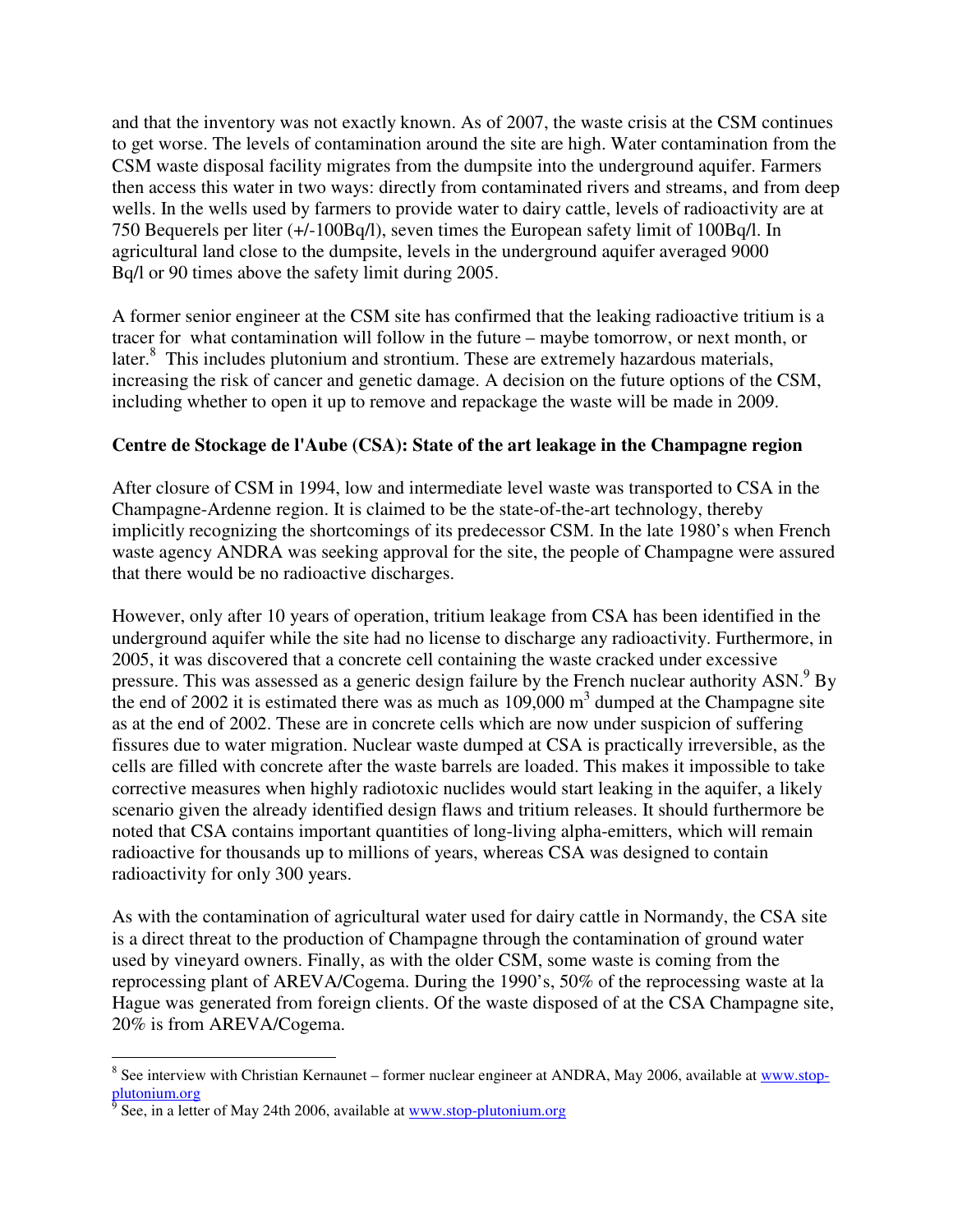#### **Waste swapping official policy**

In early 2007, the French parliament reversed long-standing policy which prohibited the disposal of foreign nuclear waste in country.<sup>10</sup> While of major significance, it was confirmation of what had already been industry practice during the past decades. It was a victory for AREVA and their foreign customers in that it permits the substitution of higher volume waste for an equivalent curie content lower volume waste. This will lead to a reduced number of nuclear transports from la Hague to client states, and therefore is of financial benefit. It guarantees that the French environment and population will be permanently exposed to foreign generated nuclear waste.

#### **Reprocessed uranium - the myth of recycling**

Within the original spent fuel at la Hague, uranium accounts for 96% of weight. The resultant reprocessed uranium (Repu) is claimed to be an asset and recycled. The reality is that the vast bulk of this contaminated material remains unused. The cumulated quantities of Repu produced through light water reactor spent fuel reprocessing at la Hague are over 18,000 tons, of which half is of French origin and half arising from foreign fuel, mainly from Germany and Japan. If one adds the production of Repu at the older UP1 reprocessing plant at Marcoule, French reprocessing has generated a total estimated quantity of Repu at the end of 2003 of 30,000 tons. The bulk of this remains in vast storage areas at the Pierrelatte facility in France.

However investigations during the last five years have confirmed that at least 10,000 tons of this waste uranium was shipped to Russia.<sup>11</sup> A representative of the French Atomic Energy Commission (CEA) was cited in 2001 as confirming that:

*"the solution was until now to export the uranium of reprocessing, in exchange, of enriched natural uranium"*. 12

 $\overline{a}$ 

<sup>12</sup> Rapport IPSN (aujourd'hui IRSN) du 28 nov 2001 pour le groupe permanent cycle du combustible. H. Guillaume, R. Pellat, Ph. Rouvillois, "Rapport sur le bilan et les perspectives du secteur nucléaire en France", CEA, May 1989 p. 87 *"Uranium arising from reprocessing is significantly different from natural uranium. Slightly more enriched (1% instead of 0.7%), it also contains some highly irradiating isotopes (U234 and U236). The presence of these isotopes makes the operations of enrichment and fabrication of fuel more difficult, and moreover more costly, because of stricter rules for operators protection et because of the risk of contamination of the facilities and equipments used. In particular, reprocessed uranium can hardly be re-enriched in the EURODIF plant, where the gaseous diffusion technology used does not allow for the separation of 234 and 236 isotopes from the useful ones (235 and 238); a period of some months of "cleaning" would be necessary after a campaign of reprocessed uranium re-enrichment before the plant can be operated again for natural uranium. The solution has been up to now the export abroad of the reprocessed uranium and the delivery, in exchange, of natural uranium enriched. Reprocessed uranium quantities held by EDF did not amount to an important volume up to now anyway. With the end of the exchange contract planned in 1990, coinciding with the start of large scale reprocessing of EDF spent fuel in La Hague UP2-800 plant, will highlight the problem. This can however be partly solved by incorporating* 

<sup>&</sup>lt;sup>10</sup> See, Nuclear Fuel February 26th 2007.

<sup>&</sup>lt;sup>11</sup> "Europe's radioactive secret: how EDF and European nuclear utilities are dumping nuclear waste in the Russian Federation" Greenpeace International November 18th 2005. Around 800 MTHM of REPU per year, which can theoretically be re-enriched but given economic conditions, is now transformed into stable U3O8 for long term storage. REPU is *"potentially usable"* in reactors, he noted, and *"if there's a uranium supply crisis in 15 years, we could run our reactors on it for five years."* But it was confirmed by EDF Fuel Division Director Michel Debes "that higher burnups don't favor the use of REPU, since they lead to a higher content in spent fuel of the unwieldy U-236 isotope."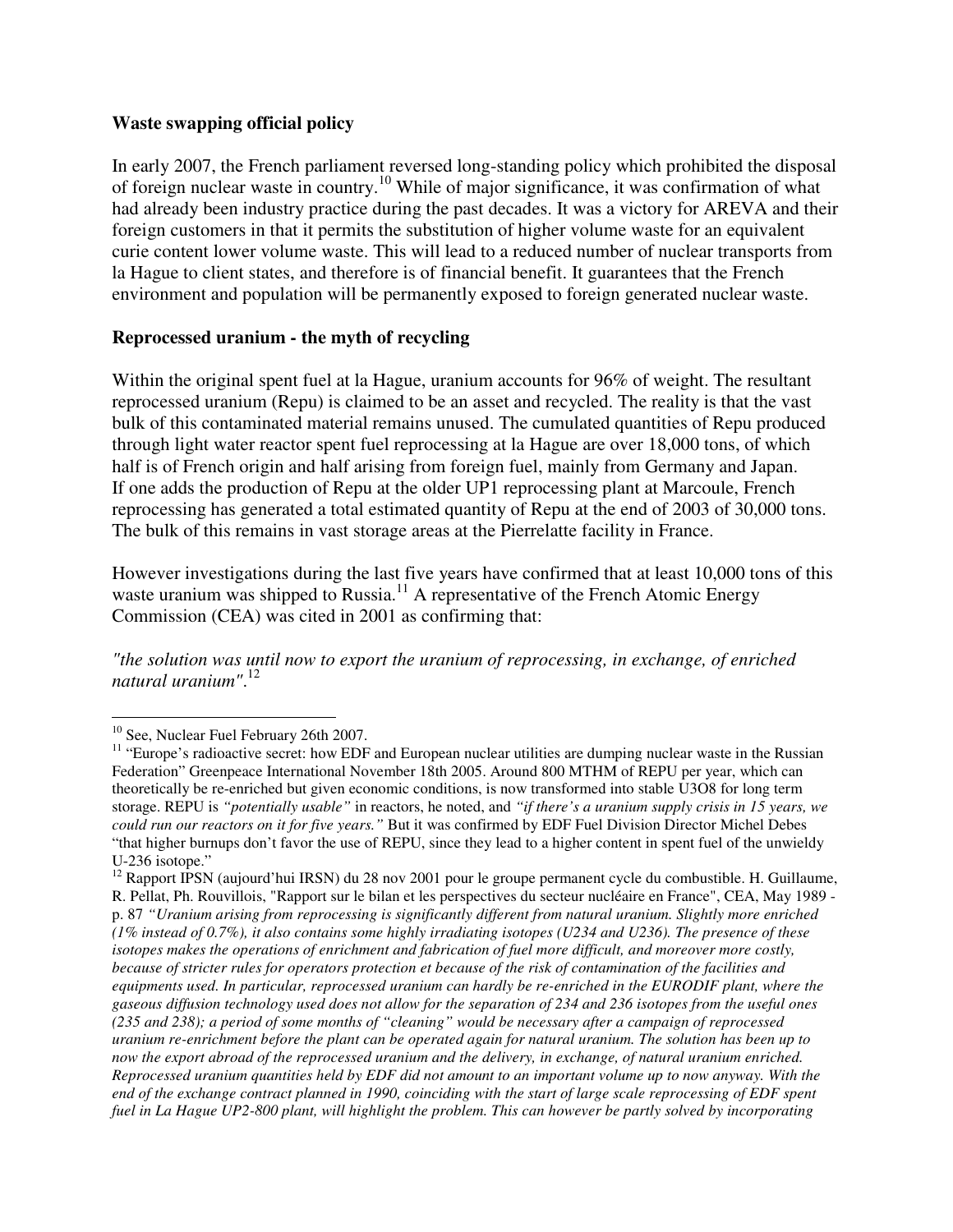The disposal of contaminated reprocessed uranium by AREVA in Russia exposes the lie that reprocessing permits the efficient reuse of spent fuel.

#### **High-level waste - interim storage before disposal**

Of the many forms of waste generated from reprocessing, Vitrified High Level Waste (VHLW), is the most hazardous in terms of long term risk to the environment. The bulk of French owned VHLW is currently in storage at the la Hague site. Current policy is for this waste to be disposed of underground, but as of 2007 no such facility exists. Over the last ten years multiple sites have been proposed for exploratory research, but due to political opposition, these have been reduced to one site at Bure bordering the Champagne region in eastern France.<sup>13</sup> One proposed site in the Rhone region were abandoned following strong opposition, including from the regional wine producers.

While developments of the underground laboratory are underway there remain major uncertainties as to its suitability (in geological terms) and the timeframe for any actual disposal. In 2005 a prominent geologist member of the government-appointed committee reviewing the French high-level waste (HLW) research program stated that no decision on deep disposal should be made for at least 10-15 years, and possibly not before 30 years of research and demonstration on both deep disposal and long-term surface storage.

Ghislain de Marsily, a member of the French Academy of Sciences and its Academy of Technologies (equivalent to the U.S. National Academy of Engineering) said

*"…research so far into properties of a clay formation at Bure indicates the site is "potentially interesting" for an eventual repository. But he said experiments conducted in Andra's deep laboratory in the Callovo-Oxfordian argillite--clay--layer at the site are not sufficient to confirm the formation's ability to confine wastes as required. Experiments in heat transfer, radionuclide migration, behavior of gases, and sealing of shafts and galleries must still be conducted over 10 to 15 years, he said, and results "could lead to calling into question the choice of the site or the design of the repository."<sup>14</sup>*

Reflecting the uncertainty with the Bure site, the French parliament agreed in 2006 that a further vote in 2012 will be required before proceeding with construction. Other requirements included demonstrating 'reversibility' up to 100 years.

Despite all the efforts of AREVA, the Parliament also confirmed centralized interim storage of VHLW and spent fuel "for which no immediate reuse is envisaged."<sup>15</sup> The Government had sought to avoid this on the basis that existing storage facilities at la Hague and Marcoule could

 $\overline{a}$ 

*reprocessed uranium to the strategic stocks, equivalent to three years of consumption, that EDF is bound by regulation to hold. Reprocessed uranium would therefore only be used in the case of a serious crisis of uranium*  supply, that would make the overcost due to the higher radioactivity of this resource negligible".

 $13$  Opposition has also been building to the Bure site, with over 50,000 signatures demanding a local referendum before any decision to proceed with research at the site.

<sup>&</sup>lt;sup>14</sup> See, Nuclear Fuel December  $5<sup>th</sup>$  2005 "CNE member says French repository decision requires up to 30 more years".

<sup>&</sup>lt;sup>15</sup> See, Nuclear Fuel April 24<sup>th</sup> 2006 "French MPs force new vote on repository before licensing."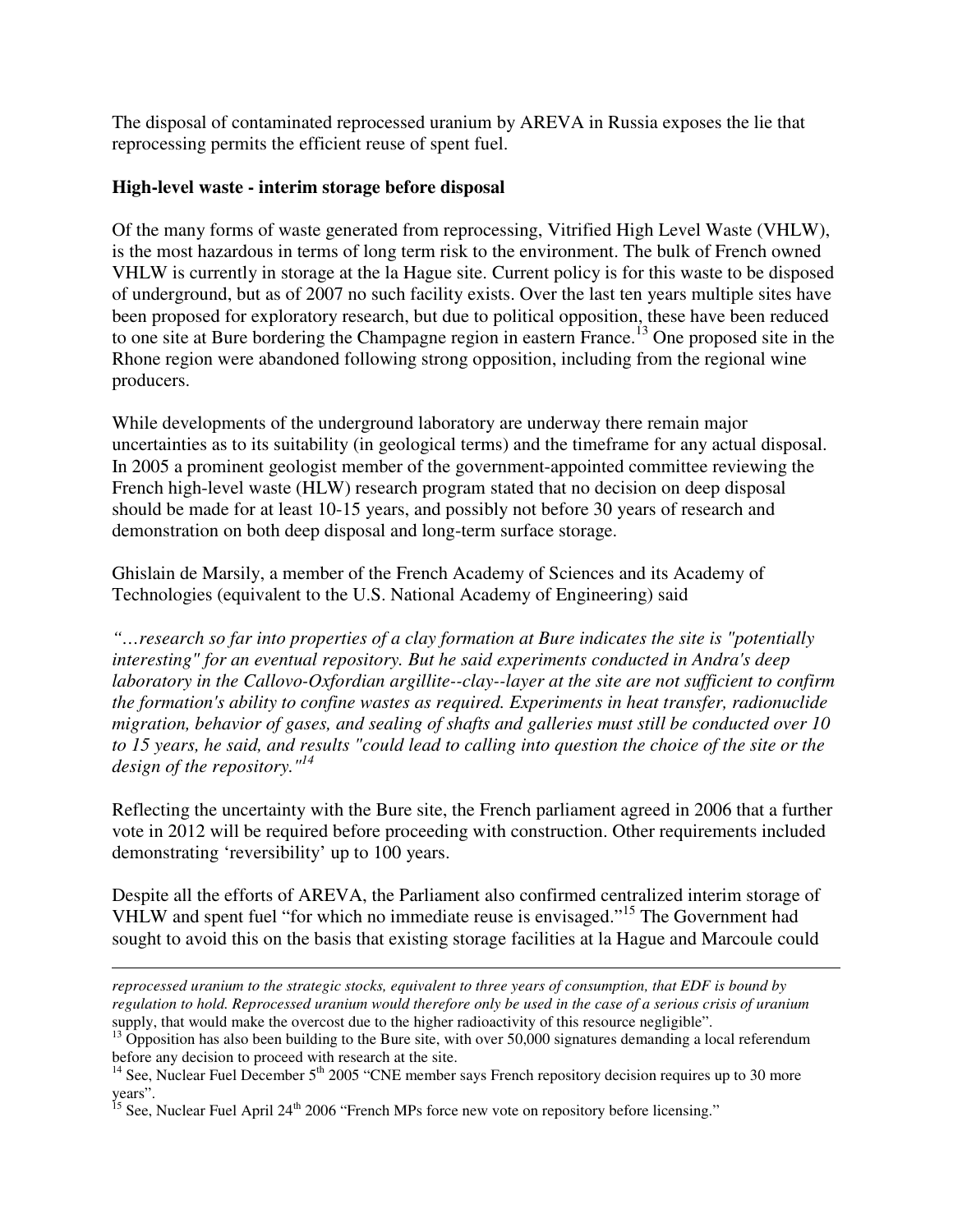be expanded and that they would be operated until a final repository was ready or spent fuel was ready for recycling.

In addition to the VHLW, EDF is also generating around 100 tons of spent MOX fuel each year. None of this is being reprocessed (underscoring the mythology of recycling).The higher heat generation from spent MOX means disposal underground is even further delayed than VHLW. The Charpin report of 2000 confirmed that cooling times for spent MOX was in the range of 150 years, prior to final disposal. The CFDD commission in 2001 concluded that:

*"A single MOX reprocessing cycle only reduces consumption of natural uranium by around 5 per cent and production of transuranium elements (plutonium and minor actinides) by 12-15 per cent. The amount of dangerous waste is therefore only slightly reduced by this operation."* 

Plans to eventually reprocess the spent MOX fuel and use the plutonium in a new generation of FBR's after 2050 remain highly uncertain.

# **ENVIRONMENTAL IMPACT OF REPROCESSING**

Radioactive discharges from reprocessing plants in general and la Hague in particular, are very much higher than from nuclear power stations. For example, gaseous discharges in 1991 from all four PWR reactors at Tricastin were about 0.03% of the activity discharged from La Hague in that year; liquid discharges were less than 1% of the activity discharged from La Hague.<sup>16</sup> Moreover, Cogema is allowed to discharge radiotoxic alpha emitters but other nuclear plants are not.

As a consequence, the discharges from la Hague have been one of the most controversial issues confronting Cogema and AREVA over the years. There are extensive and authoritative assessments on reprocessing discharges from la Hague. <sup>17</sup> One of the most contentious issues arose after the publication in January 1997 of a study suggesting a direct linkage between reprocessing at la Hague and the higher incidence of childhood leukemia within the communities in the immediate vicinity of la Hague.<sup>18</sup> Despite sustained attacks on the authors of this study by

 $\overline{a}$ <sup>16</sup> CEPN. Externalities of Energy. Vol 5: Nuclear. European Commission, Directorate-General XII. Luxembourg 1995.

<sup>&</sup>lt;sup>17</sup> RADIOACTIVE DISCHARGES from LA HAGUE D J Sumner 23 May 2000 Greenpeace International. For a comprehensive assessment of the discharges from la Hague (and Sellafield) see, Final Report for the STOA Study Project on POSSIBLE TOXIC EFFECTS FROM THE NUCLEAR REPROCESSING PLANTS AT SELLAFIELD (UK) AND CAP DE LA HAGUE (FRANCE) Project Directed by: Mycle SCHNEIDER#,1 Contributions by: Xavier COEYTAUX#,3, Yacine B. FAID#,3, Ian FAIRLIE, David LOWRY, Yves MARIGNAC#,2, Emmanuel ROUY#,3, David SUMNER, Mycle SCHNEIDER#,1, Gordon THOMPSON\*,1. # WISE-Paris – 1 Director, 2 Assistant Director, 3 Research Associate \* IRSS (Institute for Resource and Security Studies) – 1 Director à Independent Consultant August 2001 Commissioned by the European Parliament Directory General for Research Scientific and Technological Option Assessment (STOA) Programme Contract No EP/IV/A/STOA/2000/17/0 <sup>18</sup> Pobel D, Viel JF. Case-control study of leukemia among young people near La Hague nuclear reprocessing plant: the environmental hypothesis revisited. *British Medical Journal* 1997. More recently, The incidence of childhood leukemia around the La Hague nuclear waste reprocessing plant (France): a survey for the years 1978–1998, A-V Guizard, O Boutou, D Pottier, X Troussard, D Pheby, G Launoy, R Slama, A Spira, and ARKM, in *Journal of Epidemiology Community Health* 2001;55:469–474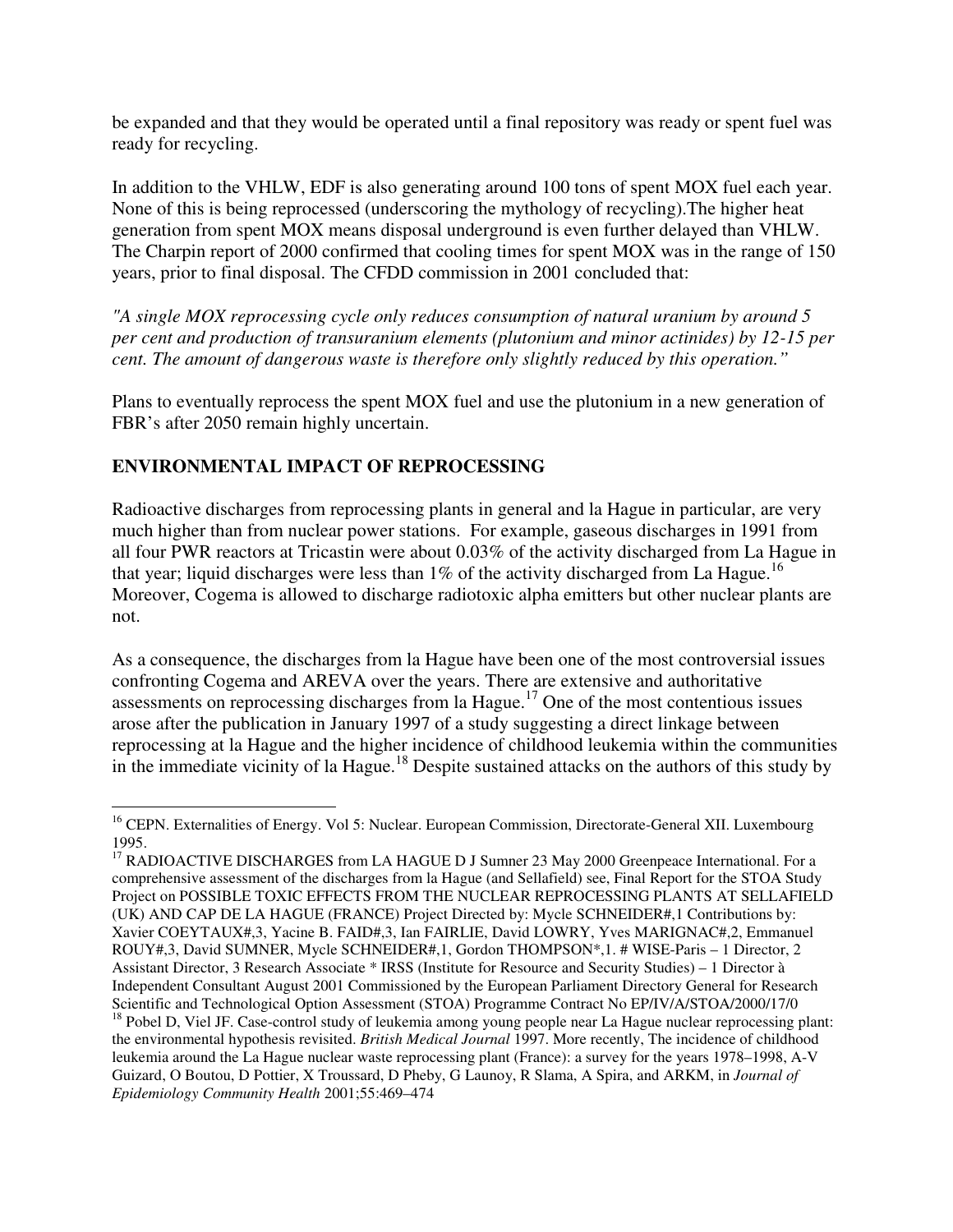the French nuclear establishment, ten years after the original publication there has been no resolution to this controversy.

To summarize some of the major issues:

- Authorized discharges from the Cogema plants at la Hague are much higher (by a factor of one hundred or more) than from any other nuclear installations in France. Cogema provide only limited information on the actual levels of gaseous and liquid discharges. Historically, several important radionuclides, such as carbon-14 and iodine-129, have not been shown separately.
- During maximum reprocessing throughput in the 1990's the discharges of several radionuclides rose steadily. These include: tritium (both to sea and atmosphere), iodine-129 to sea, krypton-85 to atmosphere, carbon-14 to atmosphere, and ruthenium-106 to atmosphere. Carbon-14 and iodine-129 have very long half-lives.The reprocessing of high burn-up spent fuels from EDF has resulted in significant increases in the discharges of tritium, carbon-14, krypton-85 and iodine-129. Cogema compare doses to individuals in the la Hague area with a dose limit. This is contrary to the recommendations of the International Commission for Radiological Protection (ICRP), specifically, doses from a single source should be compared with a dose constraint, which is less than the dose limit.
- Cogema has never attempted to justify the practices at la Hague, that is, to demonstrate that the benefits exceed the detriment, as required by the first principle of radiation protection. There are serious deficiencies in environmental monitoring data provided by Cogema. The persistent omission of iodine-129 in the data presented by Cogema has been of particular source of concern, given the importance of iodine-129 in the critical group doses. Cogema have consistently ignored the work done on the identification of critical groups by the Nord-Cotentin Radioecology Group, and present critical groups of their own. The models used to estimate doses to these groups appear to be relatively crude, and have not been validated with environmental measurements. Given the considerable uncertainties in the estimation of these doses, it is conceivable that doses to individuals could be significantly higher than the mean.
- Carbon-14 is an important radionuclide which has been largely overlooked by Cogema. Doses to individuals from carbon-14 could be an order of magnitude higher than estimated.
- Annual discharges of krypton-85 at the 'nominal' level from la Hague could result in 600 cases of skin cancer. The iodine-129 discharged from la Hague in 1999 was more than six times the total iodine-129 from weapons test fallout. There are very considerable uncertainties in estimating the doses to individuals from iodine-129. Cogema have made no estimates of collective doses. These are very large for la Hague discharges, comparable with some major nuclear accidents in the past. If France adopted the industry norm of dry storage of spent fuel collective doses could be reduced by three or four orders of magnitude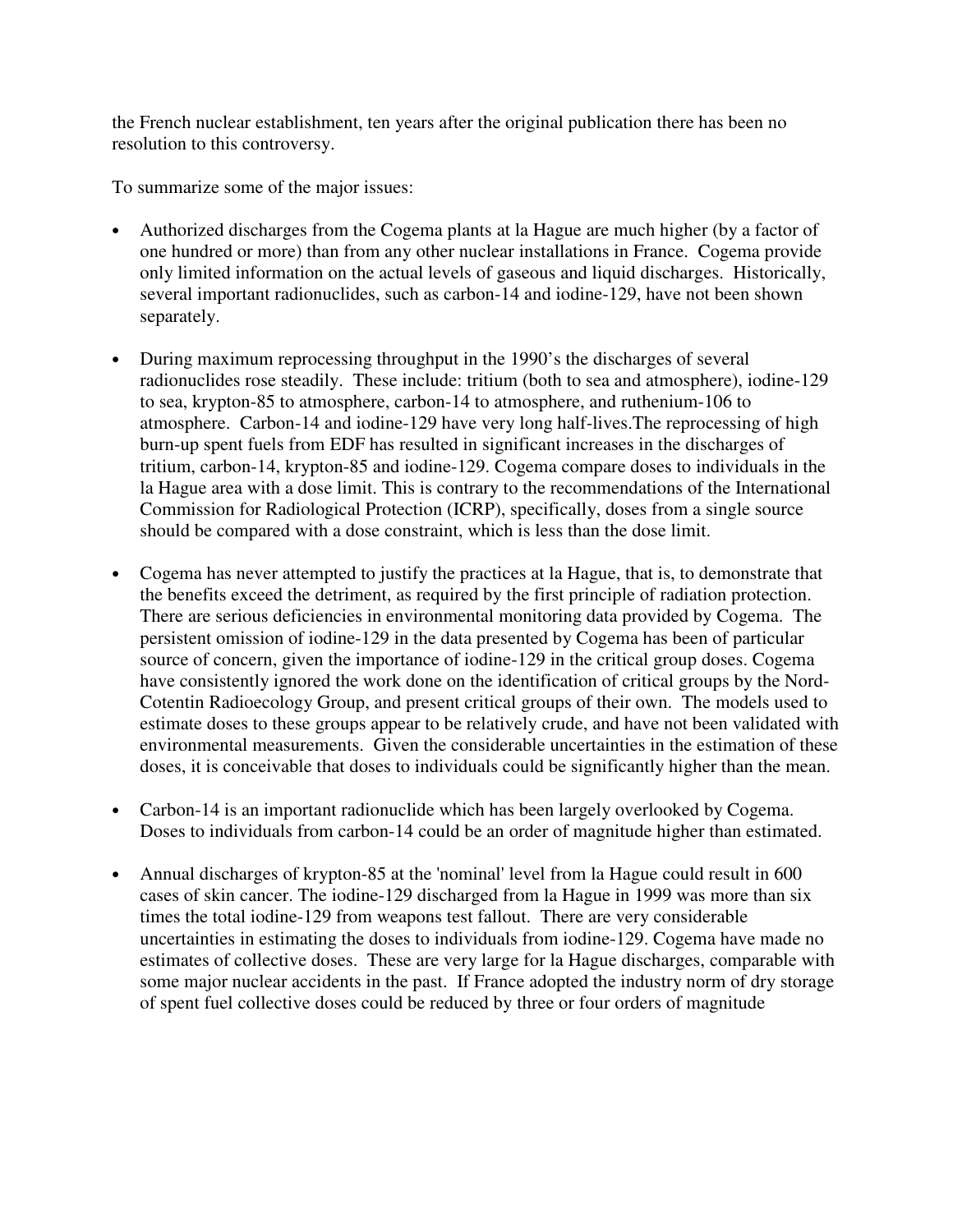#### **PROLIFERATION IMPLICATIONS OF FRENCH PLUTONIUM PROGRAM**

As is well known, France was the fourth nation to join the nuclear weapons club. The necessary infrastructure and personnel required for their weapons development, was one of the major determinants in creating its commercial nuclear, in particular reprocessing, program. Its track record on controlling the most sensitive nuclear technology is not good. In fact successive French governments through the past fifty years have rejected some of the more effective policies of the United States, by actively exporting reprocessing technology to nations regardless of the proliferation impact. From the supply of Israel's Dimona facility in the late 1950' and 1960's, to the delivery and construction of Saddam Hussein's bomb reactor at Osirak (O'Chiraq as it is better known in France), France and nuclear non-proliferation have been a contradiction in terms. During the same period, France has accumulated one of the world's largest stockpile of weapons usable plutonium, and provided reprocessing plants and plutonium to Japan. The same organizations referred to in this paper, specifically the CEA and Cogema, are fully implicated in France's determined efforts to export the most dangerous technologies and materials in the nuclear fuel cycle.

For critics of successive French disregard for effective non-proliferation and strong supporters of the 30 year policy of the United States to reject and oppose commercial reprocessing and plutonium use, the last few years have been to say the least a shock. In the corridors of power in France today they are smiling at the reversal of long-standing US policy. There has been a coup d'etat at the US Department of Energy initiated by AREVA.

The future for AREVA's proliferating ways may appear bright but if past experience is any indicator, there will be many obstacles and delays, and they will come of course at a heavy price. Two issues to focus on in this summary overview, plutonium stocks and advanced breeder research.<sup>19</sup> Both are directly linked to the Bush Global Nuclear Energy Partnership (GNEP).

Despite having the most commercial reactors using MOX, France is not significantly reducing its plutonium stockpile. As of December 2005 its declared inventory was  $60 \text{ tons}^{20}$ . With an additional 8 tons arising each year from reprocessing, which is the amount EDF is able to incorporate into fresh MOX each year, France's surplus plutonium stock will remain one of the world's largest into the foreseeable future. Earlier plans to bring plutonium supply and demand into balance have failed. Safety demands from regulators restricting enrichment and fuel burnups, and the poor economics of MOX fuel, as well as a reluctance of EDF to increase the number

 $\overline{a}$ 

 $19$  For an overview of Advanced Fuel Cycle developments with a focus on North-east Asia see, "Proliferation report: sensitive nuclear technology and plutonium technologies in the Republic of Korea and Japan, International collaboration and the need for a comprehensive fissile material treaty, Shaun Burnie, Greenpeace International Paper presented to the International Conference on Proliferation Challenges in North-east Asia: The Korean Peninsula and Japan, National Assembly Republic of Korea, April 28<sup>th</sup> 2005.

<sup>&</sup>lt;sup>19</sup> See, French report to IAEA, as reported December 2006, available at: www.iaea.org, Seoul, Republic of Korea, April 28, 2005.

<sup>&</sup>lt;sup>20</sup> See, French report to IAEA, as reported December 2006, available at: <u>www.iaea.org</u>. A further 30 plus tons belonging to foreign clients remained at la Hague and Melox in Marcoule. The approval in April 2007 for an extension of the Melox license to 195 tons heavy metal MOX each year is largely intended for future production of MOX fuel for Japanese clients – not increased MOX production for EDF.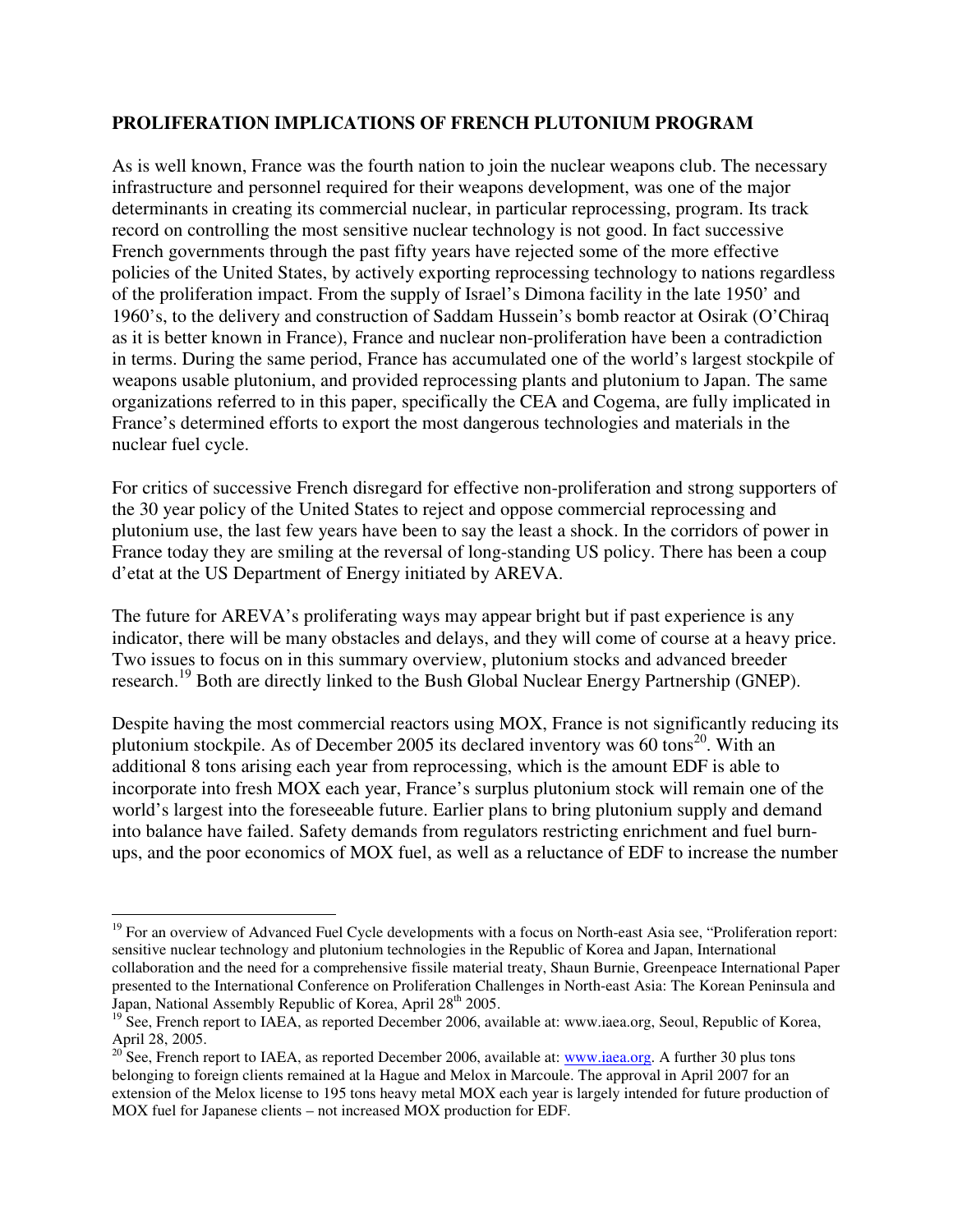of MOX reactors have been major factors in creating France's unused and usable plutonium stockpile.

Given US recognition that separated plutonium from commercial reprocessing plants remains a proliferation hazard, France has demonstrably failed to comply with international norms. In fact its export of plutonium to client states, in particular Japan, has played an important role in driving nuclear proliferation. When Japanese politicians<sup>21</sup> have claimed that they could use plutonium from the nuclear reactor program to develop nuclear weapons – it has been French supplied reprocessing technology and plutonium that they have been referring to. U.S. diplomats that understood the risks were warning of these years ago.<sup>22</sup>

The consequences in North-east Asia, including its knock on effect on the Korean peninsula and with China are of major concern to anyone with an awareness of the potential conflicts that could arise in the coming years. That AREVA has been in active negotiations with the Chinese government to provide full fuel cycle services, including reprocessing technology, is yet a further example of French disregard for the proliferation consequences of its nuclear export policies. They really will sell to anyone. AREVA's prospects for exporting its plutonium technology to China, has already been enhanced by the embrace and endorsement by the USDOE through GNEP.

On the development of so-called Advanced Fuel Cycle's, in particular Generation IV FBR's, the French CEA has played a major role in the last decade in trying to sustain the dwindling interest and knowledge base within the international nuclear community. Along with Japan, France has proliferated through technical workshops and funding its most sensitive plutonium information. The active support of FBR development has continued despite the commercial disaster of France's sole large-scale FBR, Superphenix. By the year 2000, the reactor had cost 60 billion francs (about US\$6 billion), while barely generating any electricity during its 14 year lifetime. France's one sole remaining fast reactor, Phenix will be closed in 2008. The CEA has plans to construct a new reactor as part of its commitment to Generation IV development however to date it has not secured financing of this from within the European Union.

The French breeder advocates located inside AREVA have found themselves a new mission in the last few years to deliver safe, sustainable and proliferation resistant energy. Policy makers in the U.S. at least, bombarded by spurious evidence from the French nuclear state appear to believe that these 'new' reactor concepts under the banner of Generation IV' will deliver cheap energy, solve the nuclear waste problem, and not increase proliferation risks while also saving the climate.

The international track record in FBR development including that of France would counter that this is wholly misguided. The reactor concepts are not new, but reinventions of ideas developed

 $\overline{a}$ 

 $21$  See, "It would be so easy for us to produce nuclear warheads – we have plutonium at nuclear power plants in Japan, enough to make several thousand such warheads." Ichiro Ozawa, Lecture in City of Fukuoka, Kyushu, April  $6<sup>th</sup> 2002$ .

<sup>&</sup>lt;sup>22</sup> U.S. Ambassador to Japan, Armacost to U.S. Secretary of State Christopher, March 1993, "Can Japan expect that *if it embarks on a massive plutonium recycling program that Korea and other nations would not press ahead with reprocessing programs? Would not the perception of Japan's being awash in plutonium and possessing leading edge rocket technology create anxiety in the region?"*